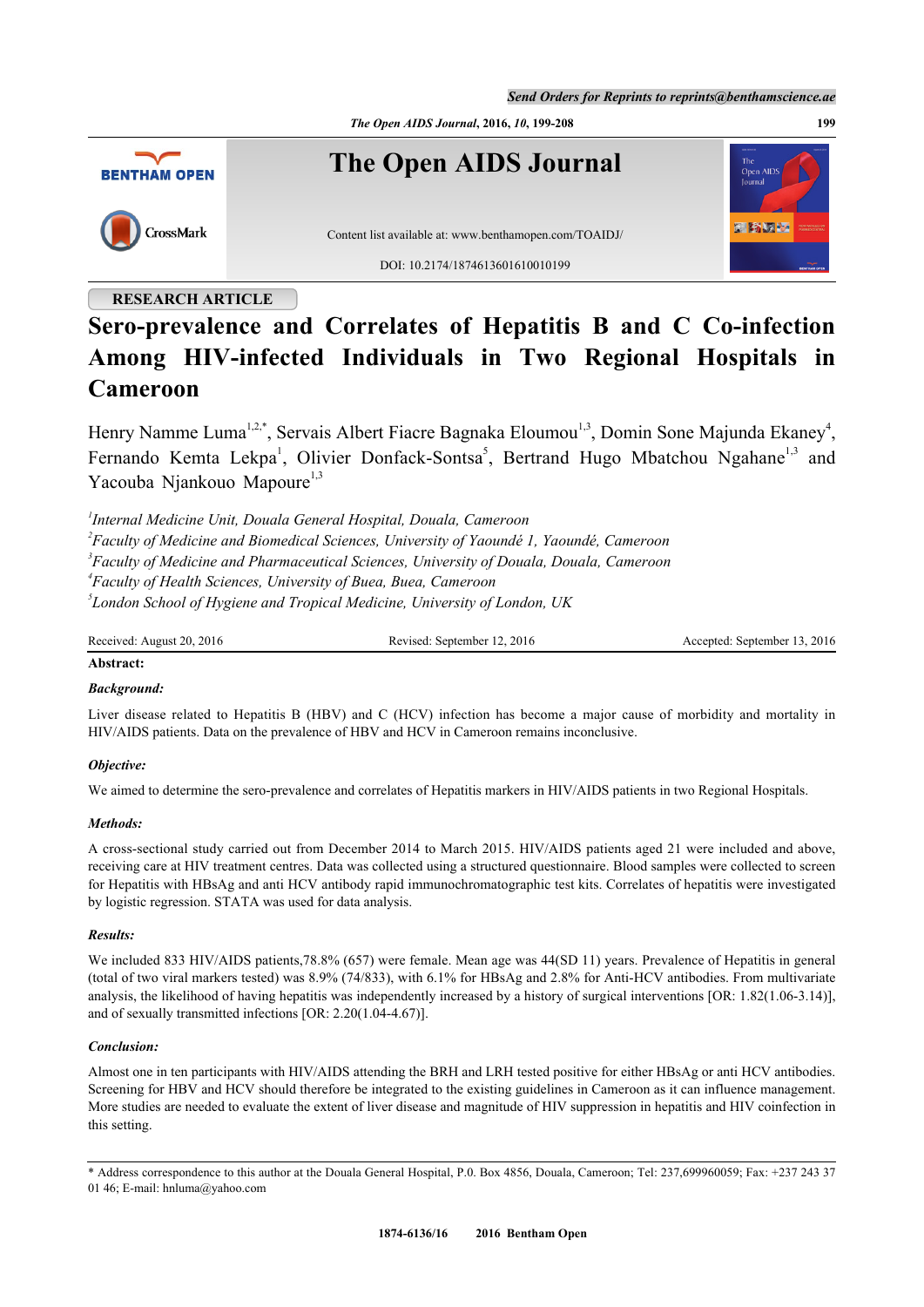**Keywords:** Cameroon, Correlates, HBV, HCV, HIV/AIDS, Prevalence, Screening.

#### **BACKGROUND**

Human immunodeficiency virus (HIV) infection remains a major cause of morbidity and mortality worldwide [[1\]](#page-7-0). An estimated 35 million (33.2-37.2 million) people were infected with HIV at the end of 2013 [\[2](#page-7-1)], 71% of whom were in sub-Saharan Africa (SSA). In Cameroon, the prevalence of HIV in adults is 4.3% [[1,](#page-7-0) [3](#page-7-2)] with 600,000 people living with HIV [[4\]](#page-7-3).

Liver diseases are a major cause of morbidity and mortality among HIV/AIDS patients and they account for 15-17% of HIV-associated mortality worldwide [[5\]](#page-7-4). The global mortality from liver diseases is second only to AIDS-related mortality and most of these liver diseases are of viral aetiology. Amongst the viral aetiologies 66% were linked to Hepatitis C virus (HCV), and 17% to Hepatitis B virus (HBV) [[6\]](#page-7-5). HBV, HCV and HIV can co-exist [[7\]](#page-7-6). The coexistence is quite permissive due to their shared modes of transmission which are mostly through sexual contact with infected individuals, contact with infected blood and blood products and vertical transmission. The prevalence of HBV in HIV approaches 10% worldwide and the risk of transmission is greatly enhanced by injection drug use and unprotected sex [\[8](#page-7-7)]. The reported prevalence of HCV in HIV varies significantly depending on the geographic region and mode of transmission [[9,](#page-7-8) [10\]](#page-7-9) ranging from 7% by sexual transmission to 91% for injection drug use [[9\]](#page-7-8).

With increasing access to antiretroviral therapy (ART), the burden of viral hepatitis in resource limited settings is expected to increase as is now the case in Europe and North America [[11,](#page-7-10) [12](#page-8-0)]. There is therefore the concern that if this is not addressed, hepatitis virus related disease may threaten the success of ART programs in developing countries [[12\]](#page-8-0). Understanding the prevalence and disease characteristics of HBV and HCV coinfection with HIV is thus essential [[13\]](#page-8-1). Guidelines for the clinical management of HIV patients recommends screening for viral hepatitis but unfortunately this is not standard practice in Cameroon, as it is not included in the package of baseline laboratory tests. The few previous studies in this setting have reported the prevalence of HCV in HIV to vary between 0.6 to 12.4% while HBV in HIV was from 6.9 to 12.4% [\[14](#page-8-2), [15\]](#page-8-3). Inspite of these findings, we still need more data with bigger sample sizes, for more accurate estimates of the prevalence of these coinfections especially as they are known to vary in different population groups, different regions even in the same geographical zone, and risk factors for acquiring each infection. A true prevalence of these coinfections is essential for evidence based policy making and resource allocation and planning regarding cost effective interventions especially in a context of limited resources. This will positively impact on general prevention and treatment strategies as in HBV/HIV where ART agents also possess anti HBV activity [[16](#page-8-4)] and the increasing availability of affordable generic Direct acting antivirals (DAA) for HCV treatment. The objectives of this study were to determine the sero-prevalence and correlates of Hepatitis B surface antigen (HBsAg) and anti HCV positivity in HIV/AIDS patients in a regional hospital setting in Cameroon.

## **METHODS**

#### **Study Design and Setting**

This was a hospital-based cross-sectional study carried out from  $1<sup>st</sup>$  December 2014 to 31<sup>st</sup> March 2015 at the HIV treatment centres of the Buea (BRH) and Limbe Regional Hospitals (LRH). The BRH and LRH are both second-level referral hospitals in the South West Region, one of ten regions, in Cameroon. In Cameroon, referral hospitals are classified as level 1 (District), level 2 (Regional), level 3 (Central) and level 4 (National reference). The treatment centres function according to national guidelines with standardized HIV management protocols. Their activities include counselling, screening, follow up, dispensation of ART and Cotrimoxazole prophylaxis when indicated. Following pretest counselling, HIV is diagnosed by detection of HIV antibodies using two rapid tests (a highly sensitive first test which when positive is followed by a more specific second test). First line ART is based on standard protocols consisting of two Nucleoside Reverse Transcriptase Inhibitors (NRTIs) and one Non-Nucleoside Reverse Transcriptase Inhibitor (NNRTI). The preferred treatment regimen consists of Tenofovir/Lamivudine/Efavirenz. Second line treatment is reserved for those who have treatment failure to first line as defined by clinical, immunological, or virological parameters. It consists of two NRTI and one boosted protease inhibitor (Lopinavir). CD4 count testing is recommended six monthly.

# **Study Population and Procedures**

The study population included in this study were HIV/AIDS infected individuals aged 21 and above who were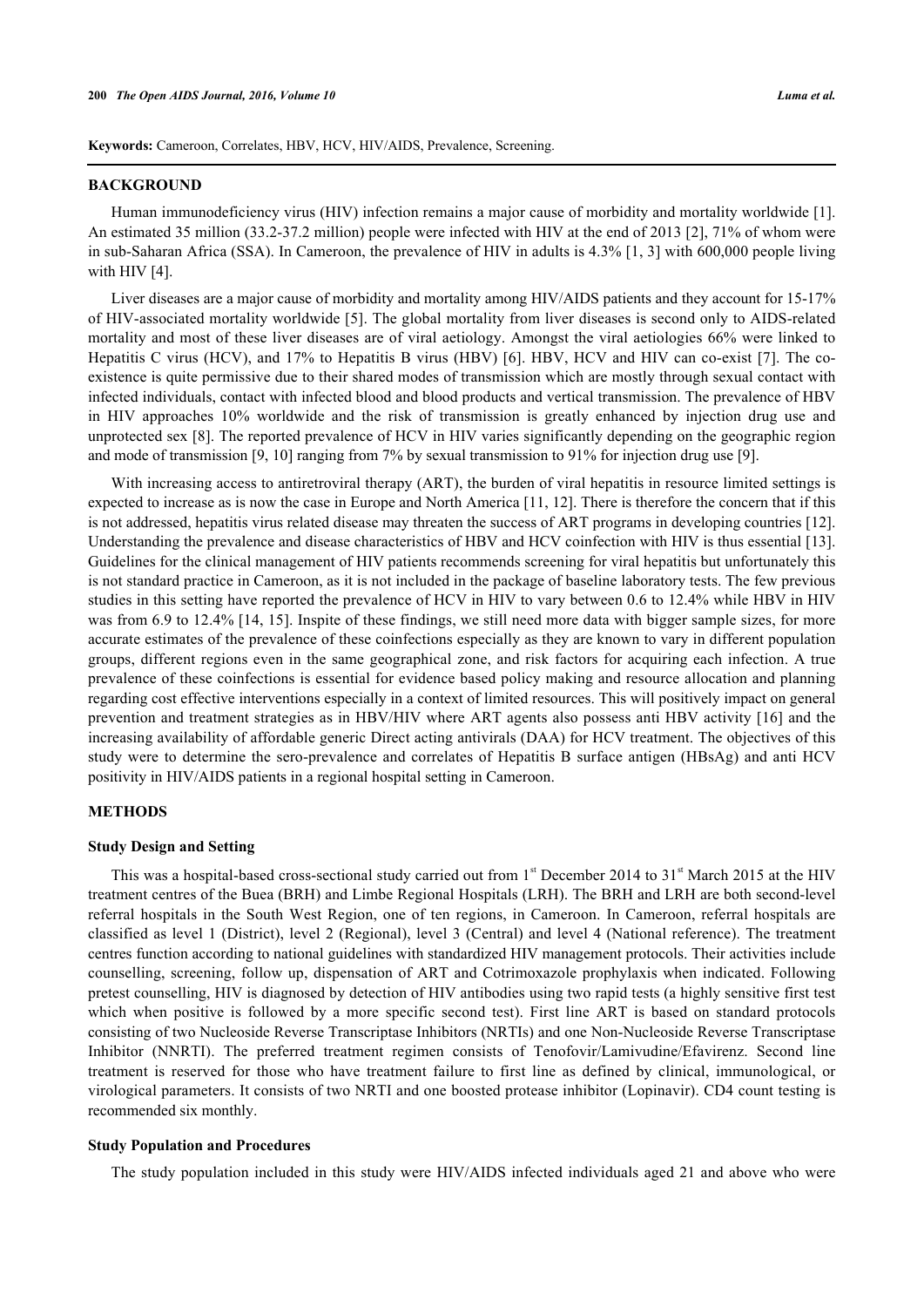enrolled in the HIV/AIDS treatment centres of the BRH and LRH. Participants were recruited by consecutive sampling as they presented for their monthly follow-up sessions in the different treatment centres. Written informed consent was obtained from each individual who agreed to participate. A face to face interview by a trained investigator (final year medical student) was conducted using a structured, pretested questionnaire. Patient files were used to complete the required information. Data collected was demographic (Age, sex), level of education (no education, Primary, Secondary and Tertiary), comorbidities (hypertension, diabetes mellitus, stroke, malignancy, heart failure, alcohol consumptionyes or no- and smoking), potential risk factors for acquiring viral hepatitis (scarifications, piecing, tattoo, blood transfusion, surgery, induced abortions, sexual partners -one or if more than one termed multiple-, intravenous (IV) drug use, history of sexually transmitted infection (STI) and liver disease), HIV care characteristics (duration since HIV diagnosis, HIV World Health Organisation (WHO) clinical staging, history of opportunistic infections, most recent CD4 count, ART regimen and duration). Information on comorbidities and potential risk factors was through questions requiring Yes or No response.

#### **Blood Sample Collection and Sample Testing**

Participants were initially counselled on hepatitis viral infections. Then, venous blood (4 mL) was collected into coded dry tubes per participant using vacutainer needles. The blood containing tubes were taken to the respective hospital laboratory for separation and hepatitis B and C screening. Serum from the dry tubes was obtained after centrifugation at 3000 rpm for 5 minutes. Then using a micropipette, 2ml of each participant's serum was tested for HBsAg and anti HCV antibodies using INTEC Products (Fujian China (Mainland) rapid screening kits (sensitivity and specificity at greater than 99%). Manufacturer's instructions were strictly followed. Each test kit was a lateral flow qualitative immunochromatographic assay. A positive control sample for hepatitis B and C was used to control the validity for each packet of the reagent before use. The result of the test for presence of HBsAg and or anti-HCV was recorded in the corresponding section of the questionnaire. The patients were individually and privately informed of their results. HBV/HIV coinfection was defined by a positive HBsAg and HCV/HIV coinfection by a positive anti HCV antibody test. Participants who tested positive for HBsAg were treated with Tenofovir containing ARV's and those positive for Anti-HCV were referred to the Internist or gastroenterologist for further management. All results were recorded in their individual medical files. At the end of each day, the filled questionnaires were cross-checked and validated by the principal investigator.

#### **Statistical Analysis**

We used STATA 12.0 for windows (STATA corp, college station, TX, USA) for data analysis. Participant's characteristics were reported as count and percentages and mean and standard deviation, and compared them across major subgroups *via* Chi square tests and equivalents for qualitative variables, and Student's t-test for continuous variables. For further analysis, we categorized some continuous variables without any clinical cut-off at their medians and described hepatitis as carrying any of the 2 markers (HBsAg and anti-HCV antibodies). Thus associated factors of hepatitis were analysed by univariable logistic regression reporting Odds ratios (OR) and their 95% confident intervals (CI). All significant variables were mutually introduced in a final multivariable logistic regression model. A p-value <0.05 was used to indicate statistically significant results.

#### **Ethical Considerations**

Ethical Clearance was obtained from the Institutional Review Board of the Faculty of Health sciences, University of Buea (Approval number 2014/258/UB/FHS/IRB). Administrative authorization was sought and obtained from the Regional Delegation of the Ministry of Public Health. Thereafter, administrative approval was sought and obtained from the directors of both hospitals. Confidentiality, anonymity and privacy of all participants were guaranteed at all levels of this study. Written consent was provided by each and every participant.

#### **RESULTS**

#### **Baseline Characteristics**

A total of 833 patients with HIV were recruited, 632 from LRH and 201 from BRH. Table **[1](#page-3-0)** depicts the baseline characteristics of the study population. The Mean age was 44 (SD 11) years and 78.9% were female. The median duration of HIV infection from diagnosis was 5 [IQR 3-9] years, and almost all the patients were on ART with a median duration of treatment of 5 [IQR 2-8] years. More than half of them (53%) were classified WHO clinical stage 3 and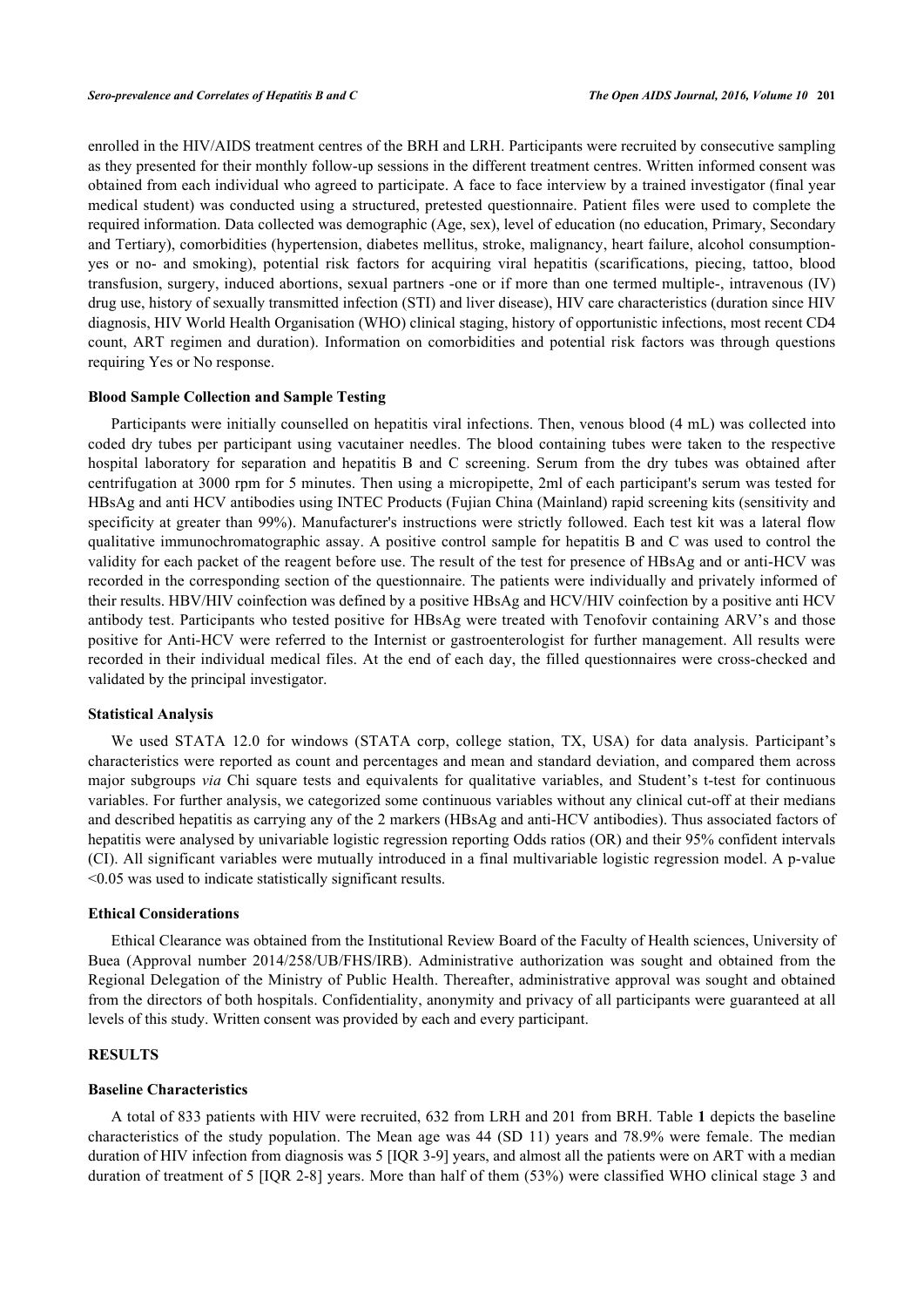<span id="page-3-0"></span>**Table 1. Baseline characteristics of the study population.**

| Variables                                        | Frequency             | Percentage   |
|--------------------------------------------------|-----------------------|--------------|
| $Age (n = 833)$                                  |                       |              |
| 21-39                                            | 325                   | 39.0         |
| $40 - 59$                                        | 420                   | 50.4         |
| >60                                              | 88                    | 10.6         |
| Sex $(n=833)$                                    |                       |              |
| Female                                           | 657                   | 78.9         |
| Male                                             | 176                   | 21.1         |
| Level of Education (n=829)                       |                       |              |
| No education                                     | 37                    | 4.5          |
| Primary                                          | 446                   | 53.8         |
| Secondary                                        | 286                   | 34.5         |
| Tertiary                                         | 60                    | 7.2          |
| Duration of HIV Infection from diagnosis (n=829) |                       |              |
| $1 year$                                         | 39                    | 4.7          |
| $1 - 5$ years                                    | 376                   | 45.4         |
| >5 years                                         | 414                   | 49.9         |
| ART (n=831)                                      |                       |              |
| N <sub>0</sub>                                   | 5                     | 0.6          |
| Yes                                              | 826                   | 99.4         |
| ART Regimen $(n = 826)$                          |                       |              |
| 1 <sup>st</sup> Line                             | 784                   | 94.9         |
| $2nd$ line                                       | 42                    | 5.1          |
| Duration of HIV Treatment (n=826)                |                       |              |
| $<$ 1 year                                       | 38                    | 4.6          |
| 1-5 years                                        | 424                   | 51.3         |
| >5 years                                         | 364                   | 44.1         |
| WHO clinical staging $(n=710)$                   |                       |              |
| Stage 1                                          | 85                    | 11.9         |
| Stage 2                                          | 188                   | 26.5         |
| Stage 3                                          | 377                   | 53.1         |
| Stage 4                                          | 60                    | 8.5          |
| CD4 category, cells/mm3 (n=650)                  |                       |              |
| $50$                                             | 37                    | 5.7          |
| 50-199                                           | 92                    | 14.1         |
| 200-499                                          | 276                   | 42.5         |
| $\geq 500$<br>Opportunistic Infection (818)      | $\overline{2}$<br>228 | 37.7<br>27.9 |

ART: antiretroviral therapy; CD4: cluster of differentiation 4; WHO: World Health Organisation.

#### **Comorbidities and Risk Behaviours**

Known hypertensive and diabetic patients were almost 5% and 2% respectively. 27.7% of participants admitted to alcohol consumption. Amongst probable risk factors for acquiring viral hepatitis B and C, scarification was the most practiced (53%), followed by induced abortion in women (28%) and alcohol consumption (27%). Twenty one percent reported a history of blood transfusion (21%) and 9% reported a history of STI. Only 6 participants declared being IV drug users, none of whom were co-infected (Table **[2](#page-4-0)**).

#### **Prevalence and Correlates of Hepatitis**

No study participant admitted to previous screening for HBV and HCV. The overall sero-prevalence of both Hepatitis B and C was 8.9% (95%CI 7.04%-11.02%). Hepatitis B surface antigen (HBsAg) and anti-hepatitis C antibodies were found respectively in 6.1% (51) and 2.8% (23) of the study participants. 80.4% (41/51) of HBSag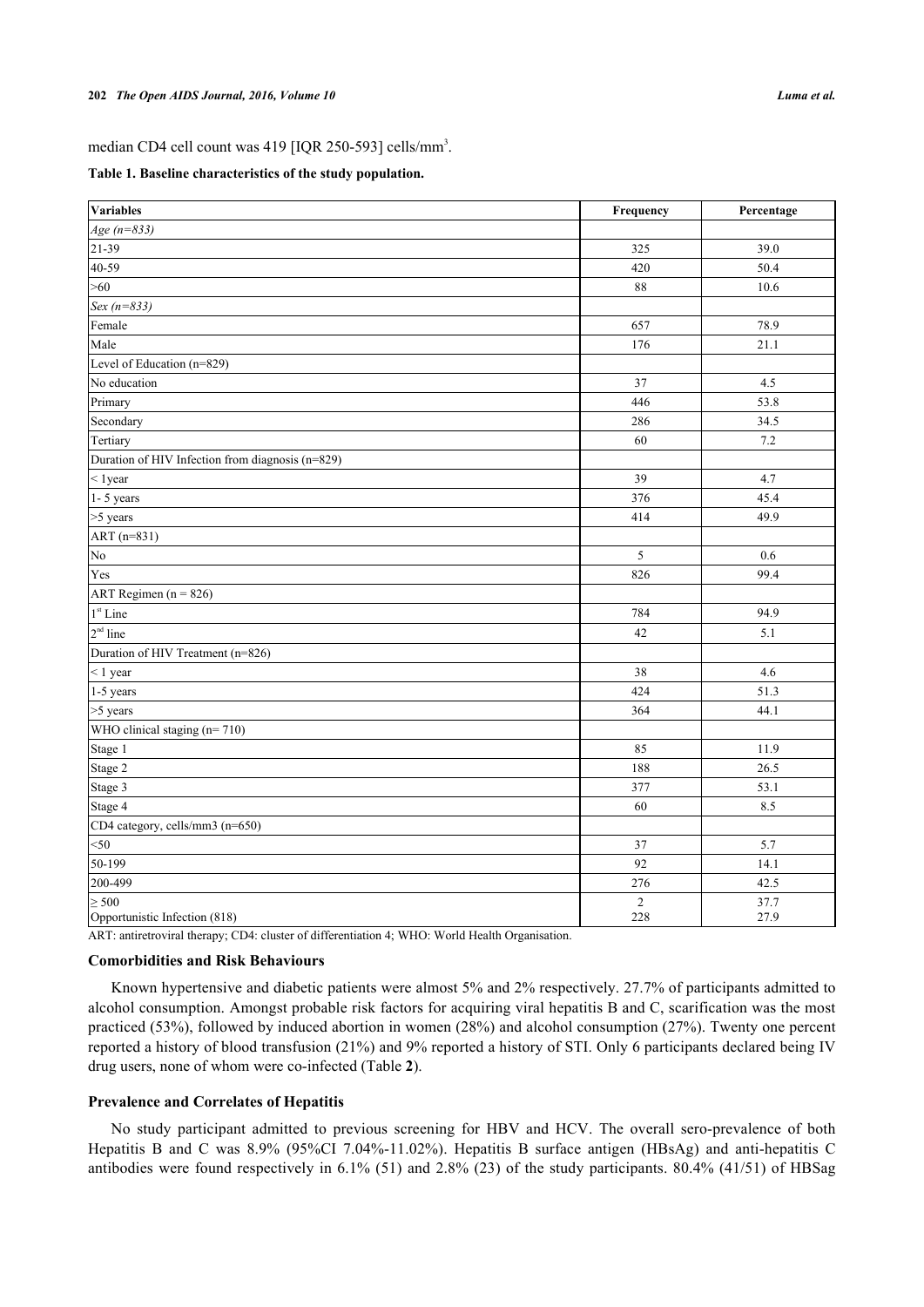positive patients were on Tenofovir containing regimens. No participant had both markers for HBV and HCV.

| <b>Variables</b>                                          | Total $(N=833)$                  | Hepatitis B (N=51) $n$ (%)       | Hepatitis C $(N=23)n(\%)$      |
|-----------------------------------------------------------|----------------------------------|----------------------------------|--------------------------------|
| Co-morbidities                                            |                                  |                                  |                                |
| Hypertension                                              | 39(4.68)                         | 1(1.96)                          | 1(4.35)                        |
| Diabetes Mellitus                                         | 14(1.68)                         | 1(1.96)                          | 0(0.00)                        |
| Stroke                                                    | 11(1.32)                         | 1(1.96)                          | 1(4.35)                        |
| Malignancy                                                | 8(0.96)                          | 0(0.00)                          | 0(0.00)                        |
| Heart Failure<br>Alcohol consumption<br>Cigarette smoking | 2(0.24)<br>231 (27.7)<br>21(2.5) | 0(0.00)<br>18 (35.29)<br>2(3.92) | 0(0.00)<br>5(21.74)<br>1(4.35) |
| <b>Risk Factors and Behaviours</b>                        |                                  |                                  |                                |
| Scarification                                             | 444 (53.3)                       | 26(50.98)                        | 11(47.83)                      |
| History of Induced Abortion                               | 187(28.5)                        | 6(11.76)                         | 4(17.39)                       |
| <b>Blood</b> transfusion                                  | 182(21.9)                        | 9(17.65)                         | 6(26.09)                       |
| Surgical intervention                                     | 180(21.6)                        | 15(29.41)                        | 8 (34.78)                      |
| Multiple sexual partners                                  | 160(19.2)                        | 18 (35.29)                       | 3(13.04)                       |
| History of STIs                                           | 76(9.13)                         | 10(19.61)                        | 2(8.70)                        |
| Piercing                                                  | 66 (7.9)                         | 1(1.96)                          | 3(13.04)                       |
| Tattoo                                                    | 45(5.4)                          | 3(5.88)                          | 1(4.35)                        |
| History of Liver Disease                                  | 24(2.9)                          | 0(0.00)                          | 1(4.35)                        |
| IV drug users                                             | 6(0.7)                           | 0(0.00)                          | 0(0.00)                        |

<span id="page-4-0"></span>**Table 2. Comorbidities and risk factors by type of hepatitis.**

STIs: sexually transmitted infections.

From univariable analysis, participants with a history of a surgical intervention [OR 1.73 (95%CI 1.02-2.92)], having multiple sexual partners [OR 1.76 (95%CI 1.03-3.03)] and a history of STIs [OR 2.09 (95%CI 1.07-4.10)] had an increased likelihood of having either of the two markers for hepatitis B and C. On the other hand, patients classified as WHO clinical stage 3 and 4 had higher chances of having hepatitis than those classified as stage 1 and 2 [OR 1.63 (95%CI 0.95-2.89) P=0.07] as well as those with a history of opportunistic infections [OR 1.58 (95%CI 0.96-2.62) P=0.07] though not statistically significant. From multivariable logistic regression, surgical intervention [OR 1.82 (95%CI 1.06-3.14)] and history of STIs [OR 2.20 (95%CI 1.04-4.67)] were independent correlates of both hepatitis B and C when analysed together (Table **[3](#page-4-1)**). In Table **[4](#page-5-0)**, HBV/HIV and HCV/HIV co-infection were analysed separately. In the univariable analysis there was evidence of association between HBV/HIV coinfection with having multiple sexual partners and a history of STIs. However, this is not supported by the multivariable model. No such association was seen in HCV/HIV coinfection with all the parameters analysed.

<span id="page-4-1"></span>**Table 3. Correlates of the total of the two markers for hepatitis B and C co-infection in the study population.**

| <b>Factors</b>                | Univariate analysis | <b>Multivariate analysis</b> |                     |      |
|-------------------------------|---------------------|------------------------------|---------------------|------|
|                               | OR (95% CI)         | P                            | <b>OR (95%CI)</b>   | P    |
| Age, $\geq$ 42years           | $1.17(0.73 - 1.89)$ | 0.52                         |                     |      |
| Sex: Male                     | $1.43(0.83 - 2.46)$ | 0.19                         |                     |      |
| HIV infection, $\geq$ 5 years | $1.13(0.69 - 1.82)$ | 0.62                         |                     |      |
| ART duration, $\geq$ 5 years  | $1.12(0.68 - 1.80)$ | 0.65                         |                     |      |
| WHO, stage 3&4                | $1.63(0.95 - 2.81)$ | 0.07                         | $1.44(0.82 - 2.52)$ | 0.21 |
| $CD4, \geq 200$ cells/mm3     | $0.74(0.39 - 1.40)$ | 0.36                         |                     |      |
| OIs, yes                      | $1.58(0.96 - 2.62)$ | 0.07                         | $1.26(0.75 - 2.14)$ | 0.39 |
| Alcohol consumption, yes      | $1.19(0.71 - 2.00)$ | 0.50                         |                     |      |
| Smoking, yes                  | $1.73(0.49 - 6.05)$ | 0.38                         |                     |      |
| Scarification, yes            | $0.86(0.53 - 1.39)$ | 0.55                         |                     |      |
| Tattoo, yes                   | $0.99(0.35 - 2.87)$ | 0.99                         |                     |      |
| Piercing, yes                 | $0.64(0.23-1.82)$   | 0.40                         |                     |      |
| Blood transfusion, yes        | $0.90(0.50-1.63)$   | 0.73                         |                     |      |
| Surgery, yes                  | $1.73(1.02 - 2.92)$ | 0.038                        | $1.83(1.06-3.14)$   | 0.03 |
| Multiple sexual partners, yes | $1.77(1.03 - 3.03)$ | 0.036                        | $1.46(0.80-2.69)$   | 0.22 |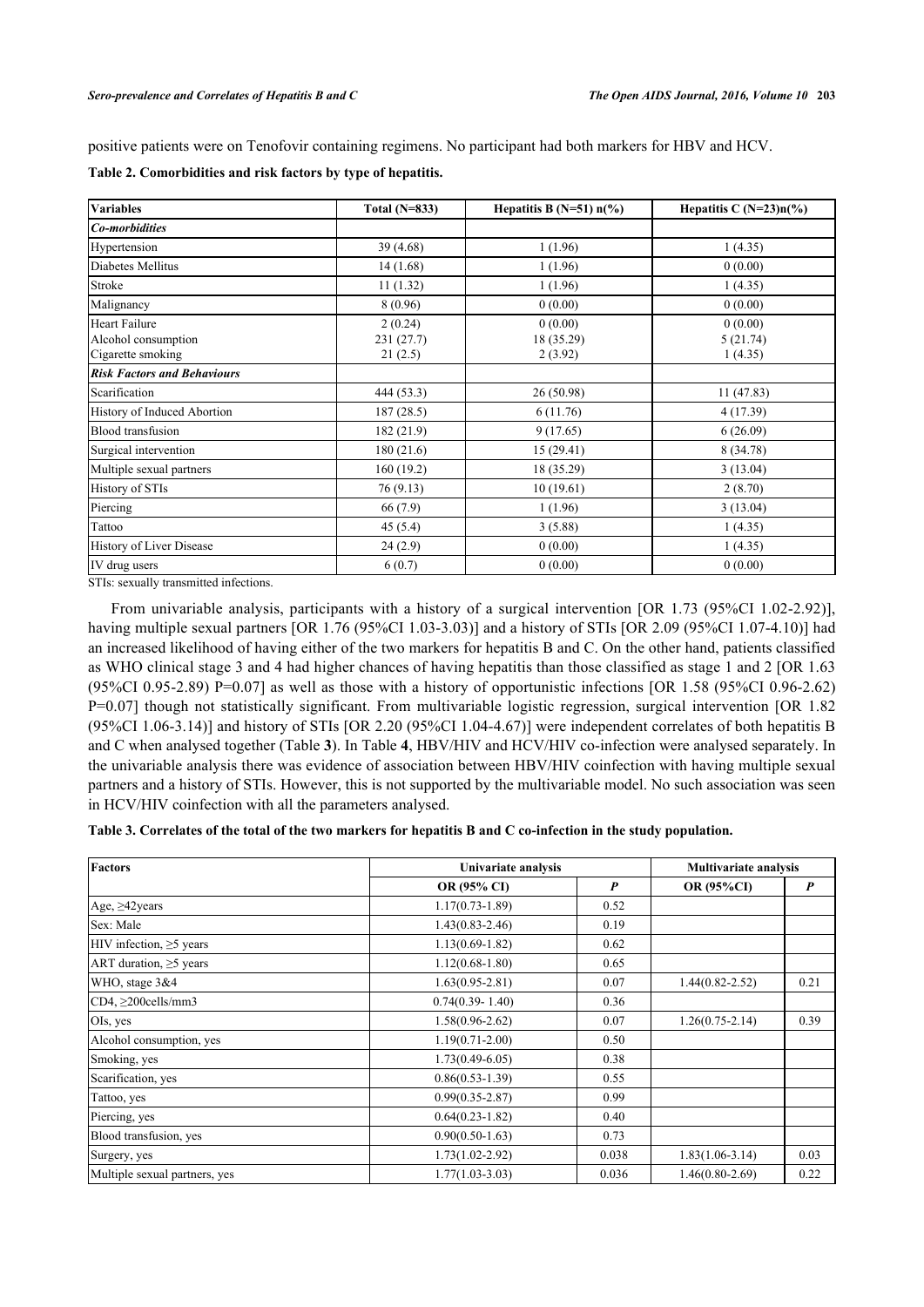#### **204** *The Open AIDS Journal, 2016, Volume 10 Luma et al.*

*(Table ) contd.....*

| Factors                       | Univariate analysis |       | Multivariate analysis |      |
|-------------------------------|---------------------|-------|-----------------------|------|
|                               | <b>OR (95% CD)</b>  |       | <b>OR (95%CI)</b>     |      |
| History of STIs, yes          | $2.09(1.07-4.10)$   | 0.027 | 2.20(1.04-4.68)       | 0.04 |
| History of liver disease, yes | $0.44(0.10-3.30)$   | 0.41  |                       |      |

OI: opportunistic infection; STIs: sexually transmitted infections; ART: antiretroviral therapy; CD4: cluster of differentiation 4, OR: Odds ratio; CI: confidence interval.

Variables such as age, duration of HIV infection and treatment were categorized at their medians before being entered in univariable analysis and all variables that reached significance at the level of 10% in univariable analysis were entered by default in the final multivariable analysis.

#### <span id="page-5-0"></span>**Table 4. Correlates of hepatitis B and hepatitis C co-infection analysed separately (N=833).**

|                               | <b>HBV/HIV Co-infection</b> |                  |                      |                  | <b>HCV/HIV Co-infection</b> |                  |
|-------------------------------|-----------------------------|------------------|----------------------|------------------|-----------------------------|------------------|
| <b>Factors</b>                | Univariable                 |                  | <b>Multivariable</b> |                  | Univariable                 |                  |
|                               | <b>OR (95% CI)</b>          | $\boldsymbol{P}$ | <b>OR (95%CI)</b>    | $\boldsymbol{P}$ | OR (95% CI)                 | $\boldsymbol{P}$ |
| Age, $\geq$ 42 years          | $1.1(0.61 - 1.9)$           | 0.78             |                      |                  | $1.28(0.54 - 2.99)$         | 0.57             |
| Sex: Male                     | $1.95(1.06 - 3.6)$          | 0.03             | $1.64(0.87 - 3.1)$   | 0.12             | $0.55(0.16 - 1.88)$         | 0.34             |
| HIV infection, $\geq$ 5 years | $1.14(0.64 - 2.0)$          | 0.66             |                      |                  | $1.09(0.48 - 2.51)$         | 0.83             |
| ART duration, $\geq$ 5 years  | $1.09(0.61 - 1.92)$         | 0.78             |                      |                  | $1.17(0.51 - 2.68)$         | 0.71             |
| WHO, stage 3&4                | $1.66(0.88 - 3.14)$         | 0.12             |                      |                  | $1.47(0.56 - 3.89)$         | 0.43             |
| $CD4, \geq 200$ cells/mm3     | $0.85(0.39 - 1.84)$         | 0.69             |                      |                  | $0.57(0.20 - 1.66)$         | 0.30             |
| OIs, yes                      | $1.89(1.06 - 3.39)$         | 0.03             | $1.75(0.96 - 3.16)$  | 0.07             | $0.97(0.37 - 2.51)$         | 0.94             |
| Alcohol consumption, yes      | $1.45(0.80 - 2.65)$         | 0.21             |                      |                  | $0.72(0.26 - 1.96)$         | 0.51             |
| Smoking, yes                  | $1.64(0.37 - 7.25)$         | 0.51             |                      |                  | $1.80(0.23 - 14.0)$         | 0.57             |
| Scarification, yes            | $0.91(0.51 - 1.59)$         | 0.73             |                      |                  | $0.79(0.35 - 1.83)$         | 0.59             |
| Tattoo, yes                   | $1.09(0.33 - 3.68)$         | 0.88             |                      |                  | $0.79(0.10 - 5.9)$          | 0.82             |
| Piercing, yes                 | $0.22(0.03 - 1.63)$         | 0.10             | $0.22(0.03 - 1.64)$  | 0.14             | $1.78(0.51 - 6.16)$         | 0.36             |
| Blood transfusion, yes        | $0.75(0.36 - 1.58)$         | 0.45             |                      |                  | $1.27(0.49 - 3.28)$         | 0.62             |
| Surgery, yes                  | $1.55(0.83 - 2.91)$         | 0.16             |                      |                  | $1.98(0.82 - 4.75)$         | 0.12             |
| Multiple sexual partners, yes | $2.46(1.34 - 4.5)$          | 0.003            | $1.79(0.91 - 3.52)$  | 0.09             | $0.62(0.18 - 2.13)$         | 0.45             |
| History of STIs, yes          | $2.64(1.26 - 5.53)$         | 0.007            | $2.13(0.93 - 4.84)$  | 0.07             | $0.95(0.22 - 4.12)$         | 0.94             |
| History of liver disease, yes |                             |                  |                      |                  | $1.56(0.20 - 12.1)$         | 0.67             |

#### **DISCUSSION**

The overall prevalence of both HBsAg and anti HCV antibodies in this studywas 8.9%. A history of previous surgery and sexually transmitted infections was shown to be independently associated with this overall prevalence. When considered separately, the sero-prevalence of HBsAg was 6.1%. There was some evidence that male gender, a history of opportunistic infections, multiple sexual partners and STIs were associated with HBV/HIV co-infection. Anti HCV antibody sero-prevalence was 2.8%. Neither socio-demographic, potential risk factors for acquiring hepatitis, nor HIV characteristics were shown to be associated with HCV/HIV co-infection.

We used rapid HBsAg and anti HCV antibody tests. They can be a powerful tool for screening at the point of care. They identify persons infected with these viruses so that preventive services, additional investigations, care and treatment can be offered immediately. Tested persons are thus: notified of their infection status, enabled to make informed decisions about medical care and options for treatment, able to be advised to take measures to limit hepatitis associated disease progression for example as regards alcohol intake, be vaccinated against Hepatitis B, and have a minimised risk of transmission to others [[17](#page-8-5)]. The sensitivity of rapid testing has been questioned by some authors [[18\]](#page-8-6). It remains unclear whether HIV serostatus affects test performance [[18\]](#page-8-6). However another author [[19](#page-8-7)] found HBsAg rapid diagnostic test as an accurate assay for screening for HBsAg in HIV infected patients in a SSA setting.

Liver disease remains an important modifier of health in persons with HIV [[20](#page-8-8)]. The negative effects of HIV infection with progression of HBV and HCV infection is well established with high rates of viral persistence, higher hepatitis viral load and a more rapid progression to liver fibrosis and hepato-cellular carcinoma in co-infected patients [\[11](#page-7-10)]. It is therefore unfortunate that screening for HBV and HCV is not routine in Cameroon at the initial assessment of HIV positive patients. None of our study participants admitted to have been previously screened for HCV and HBV infection.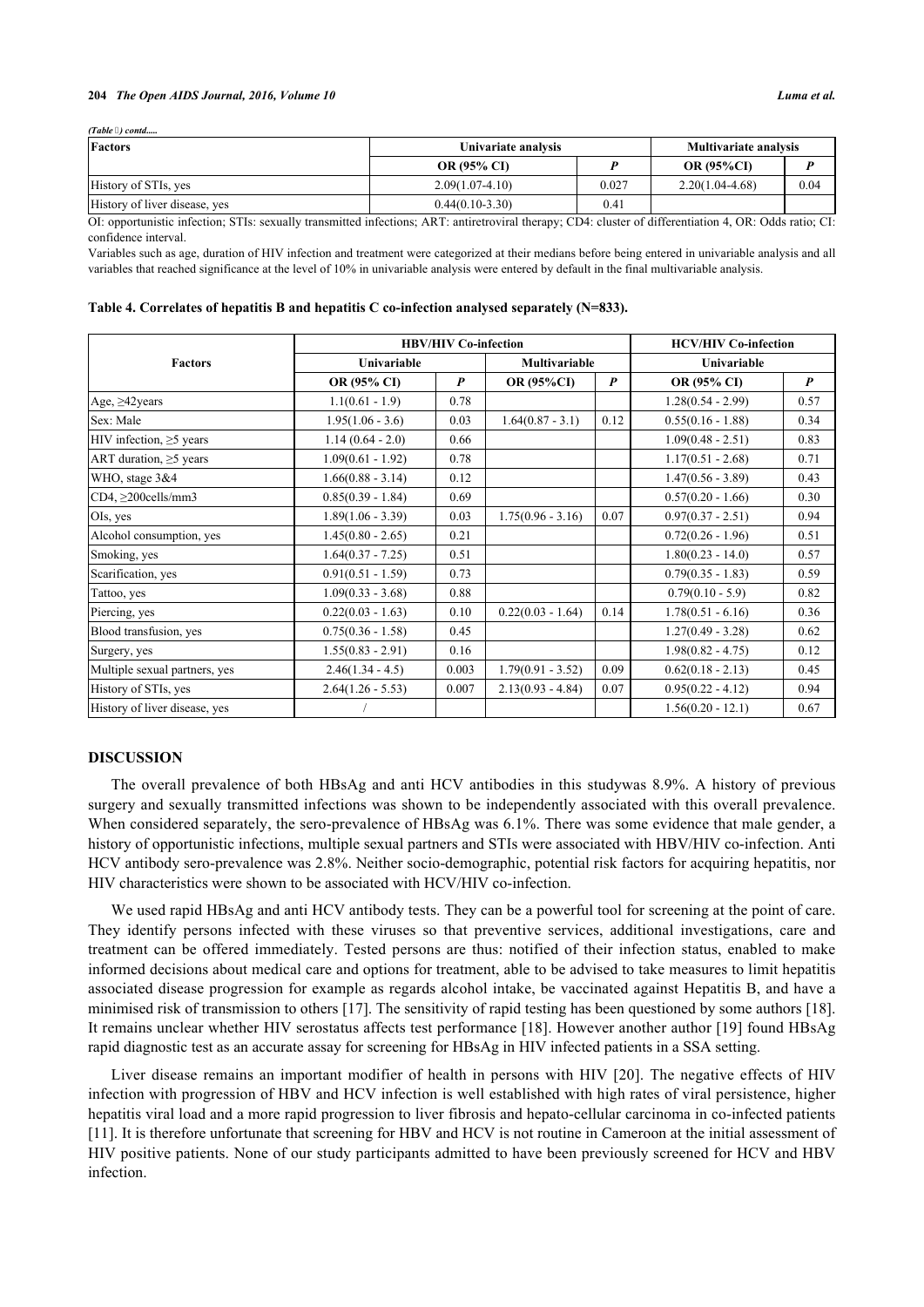A sero-prevalence of HBsAg of 6.1% was similar to another study in the same region, using a similar methodology but with a smaller sample size [[15\]](#page-8-3). Other studies conducted in Kenya and Ethiopia [[21](#page-8-9) - [23](#page-8-10)] found a similar prevalence as ours. One study in Cameroon with a smaller study population found a prevalence of 8.3%. The study setting, patient characteristics (Median CD4 count was 135) and methodology were different. Poymerase chain reaction (PCR) test was used to diagnose HBV and HCV infection [\[14](#page-8-2)]. A much higher prevalence of 11 to 20% was found in Nigeria [[24,](#page-8-11) [25](#page-8-12)] Malawi [[26\]](#page-8-13) and Senegal [[27\]](#page-8-14). In a systematic review and meta-analysis aimed at determining the prevalence of HBV and HCV in HIV infected individuals in SSA, the prevalence of HBsAg in HIV in Cameroon in the study used was 20% of 20 study participants[[7,](#page-7-6) [28\]](#page-8-15). This is unlikely to reflect the burden of HBV in HIV. No recent studies have corroborated these findings.

Only 2.8% of our study participants were anti HCV antibody positive. This prevalence is much lower than the known prevalence of HCV in the general population in Cameroon which is around 13.8% [[29\]](#page-8-16). However another author in Cameroon, using a similar methodology, also reported a prevalence below that of the general population [[15](#page-8-3)]. A prevalence of HCV in HIV below 5% has been found in other African countries [[23](#page-8-10), [25](#page-8-12), [30,](#page-8-17) [31\]](#page-8-18). Using data from studies carried out between 2002 and 2014, a systematic review aimed at determining the prevalence of HCV in HIV co-infection in SSA, found the overall pooled sero-prevalence of HCV coinfection in HIV infected individuals was 5.73% [[32](#page-9-0)]. There were fewer studies included from our Central African region compared to West and South East Africa. Again, paradoxically, these prevalence for a high risk population, as HIV positive patients, were lower than that of the general population. However, general population prevalence for HCV may be reviewed in the future as large population surveys are now being done in these regions. For example two recent populations based studies in Cameroun found a prevalence of HCV of 2.55% and 1.1% from a study population of 23.990 [[33\]](#page-9-1) and 14.150 [[34\]](#page-9-2) respectively.

Prevalence rates of these HBV and HCV co-infections can vary according to the risk factors involved [[35](#page-9-3)]. Such data is not always available in this setting. A history of previous surgery and STI was independently associated with the overall prevalence of both co-infections. Surgery in our setting may still have inherent risks related to lapses in asepsis and blood transfusions which both increase the risk of iatrogenic and nosocomial transmission of these infections [[36\]](#page-9-4). A history of STI and to a lesser extent from this study, multiple sex partners were associated with both HBV and HCV coinfection. This was similar to those of another author [\[37\]](#page-9-5). Explanation for HBV than HCV coinfection is easier. Sexual transmission of HBV and HIV is more efficient than for HCV [[38\]](#page-9-6).

There were some limitations to this study. Diagnosis of HBV and HCV co-infections was based on the detection of HBsAg and anti HCV antibodies by use of rapid tests with no confirmation by ELISA. Neither was molecular testing done, whereas absence of HCV RNA has been described in 10 to 50% of anti HCV antibody positive patients in some studies [[37\]](#page-9-5). In addition to finding out the sero-positivity of our study participants, additional data on the extent of liver disease, and the magnitude of HIV suppression by use of viral loads could have contributed more to an improved understanding of the impact of hepatitis and HIV coinfection. Also, information on some known risk factors for acquiring hepatitis, particularly sexual history and practices, was lacking. Lastly, our findings cannot be generalised as they reflect the sero-prevalence among individuals in only one region in Cameroon.

#### **CONCLUSION**

The prevalence of HBsAg and anti HCV antibodies was lower than expected for a high-risk group like this (patients living with HIV/AIDS) as well as that in published data for the general population in Cameroon. Nevertheless, as almost one in ten participants living with HIV/AIDs tested positive for one of these viral markers, screening for HBV and HCV should be integrated to the existing guidelines in Cameroon as it can influence management. A history of STI and undergone surgery was correlated with hepatitis B and C infection. More research is needed to confirm our data and to study the impact of these coinfections on the evolution of HIV/AIDS in this setting.

# **LIST OF ABBREVIATIONS**

| <b>AIDS</b> |     | Acquired immunodeficiency Virus |
|-------------|-----|---------------------------------|
| <b>ART</b>  |     | Antiretroviral therapy          |
| <b>ART</b>  |     | Antiretroviral treatment        |
| <b>BRH</b>  | $=$ | Buea Regional Hospital          |
| CD4         | =   | Cluster of differentiation 4    |
| CТ          |     | Confidence interval             |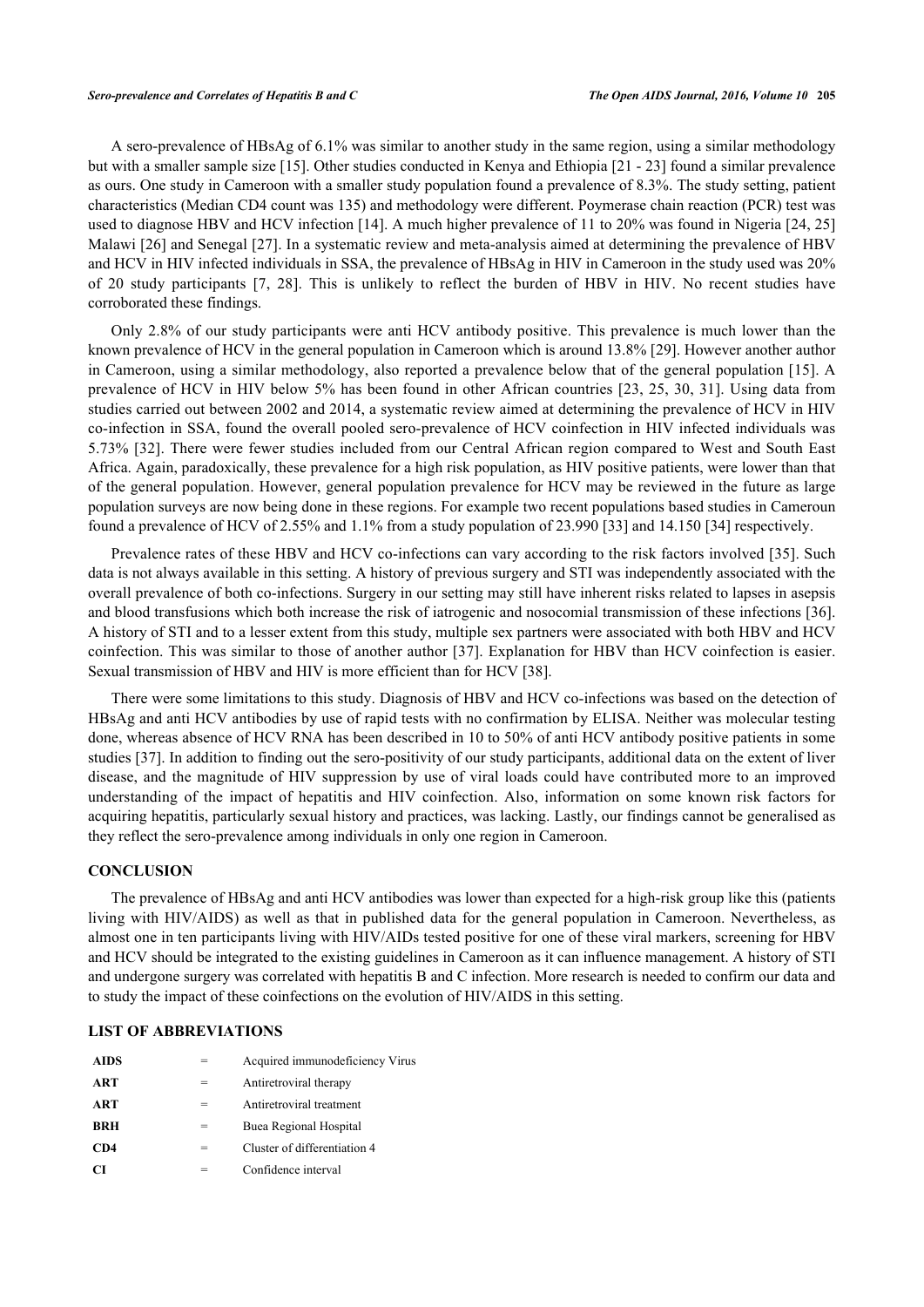| DAA          | =   | Direct acting antivirals                                  |
|--------------|-----|-----------------------------------------------------------|
| <b>ELISA</b> | $=$ | Enzyme linked immunosorbent assay.                        |
| <b>HBSag</b> | $=$ | Hepatitis B surface antigen                               |
| <b>HBV</b>   | $=$ | Hepatitis B Virus                                         |
| <b>HCV</b>   | $=$ | Hepatitis C Virus                                         |
| HIV          | $=$ | Human Immunodeficiency Virus                              |
| IV           | $=$ | Intravenous                                               |
| <b>LRH</b>   | $=$ | Limbe Regional Hospital                                   |
| ОI           | $=$ | Opportunistic infection                                   |
| <b>OR</b>    | $=$ | Odds ratio                                                |
| <b>PCR</b>   | $=$ | Polymerase Chain Reaction: WHO: World Health Organisation |
| <b>SSA</b>   | $=$ | Sub-Saharan Africa                                        |
| <b>STIs</b>  | =   | Sexually transmitted infections                           |

## **AUTHORS CONTRIBUTIONS**

HNL, BHMN, YNM, DSME, and SAFBE conceived the study. DE collected the data while DSME, FKL entered the data. HNL, FKL, DSME and ODS analyzed the data and drafted the manuscript. HNL, SAFBE, BHMN, YNM, FKL and OSD proofread and corrected the manuscript. All authors agreed with the final manuscript to be submitted for publication

#### **CONFLICT OF INTREST**

The authors confirm that this article content has no conflict of interest.

# **ACKNOWLEDGEMENTS**

The authors are thankful to the members of the HIV/AIDS treatment centres of the BRH and LRH and also the patients who accepted to participate in this study.

#### **REFERENCES**

- <span id="page-7-0"></span>[1] UNAIDS Report on Gobal AIDS Epidemic 2013. USA: World Health Organization 2013.
- <span id="page-7-1"></span>[2] UNAIDS. Global Statistics Report 2013. Fact sheet 2014. Available from: [http://files.unaids.org/en/media/unaids/contentassets/](http://files.unaids.org/en/media/unaids/contentassets/documents/factsheet/2014/20140716_FactSheet_en.pdf) [documents/factsheet/2014/20140716\\_FactSheet\\_en.pdf](http://files.unaids.org/en/media/unaids/contentassets/documents/factsheet/2014/20140716_FactSheet_en.pdf)
- <span id="page-7-2"></span>[3] Rapport Préliminaire sur la Prévalence du VIH. Tunisia: Institut National de la Statistique 2011.
- <span id="page-7-3"></span>[4] Unaids Global Aids Response. USA: UNAIDS 2014.
- <span id="page-7-4"></span>[5] Butt AA. Epidemiology of Liver Disease in Human Immunodeficiency Virus-Infected Persons. In: HIV and Liver Disease. London: Springer Science+Business Media 2012. [\[http://dx.doi.org/10.1007/978-1-4419-1712-6\\_2](http://dx.doi.org/10.1007/978-1-4419-1712-6_2)]
- <span id="page-7-5"></span>[6] Joshi D, OGrady J, Dieterich D, Gazzard B, Agarwal K. Increasing burden of liver disease in patients with HIV infection. Lancet 2011; 377(9772): 1198-209. [\[http://dx.doi.org/10.1016/S0140-6736\(10\)62001-6\]](http://dx.doi.org/10.1016/S0140-6736(10)62001-6) [PMID: [21459211](http://www.ncbi.nlm.nih.gov/pubmed/21459211)]
- <span id="page-7-6"></span>[7] Barth RE, Huijgen Q, Taljaard J, Hoepelman AI. Hepatitis B/C and HIV in sub-Saharan Africa: an association between highly prevalent infectious diseases. A systematic review and meta-analysis. Int J Infect Dis 2010; 14(12): e1024-31.
- <span id="page-7-7"></span>[\[http://dx.doi.org/10.1016/j.ijid.2010.06.013\]](http://dx.doi.org/10.1016/j.ijid.2010.06.013) [PMID: [20870439](http://www.ncbi.nlm.nih.gov/pubmed/20870439)] [8] Badridze N, Chkhartishvili N, Abutidze A, Gatserelia L, Sharvadze L. Prevalence of hepatitis B and C among HIV positive patients in Georgia and its associated risk factors. Georgian Med News 2008; (165): 54-60.
- <span id="page-7-8"></span>[PMID: [19124918\]](http://www.ncbi.nlm.nih.gov/pubmed/19124918) [9] Bräu N. HIV/HCV Coinfection - Viral Interactions and Therapy. New York: Mount Sinai School of Medicine: Divisions of Infectious Diseases & Liver Disease 2012.
- <span id="page-7-9"></span>[10] Rotman Y, Liang TJ. Coinfection with hepatitis C virus and human immunodeficiency virus: virological, immunological, and clinical outcomes. J Virol 2009; 83(15): 7366-74. [\[http://dx.doi.org/10.1128/JVI.00191-09](http://dx.doi.org/10.1128/JVI.00191-09)] [PMID: [19420073\]](http://www.ncbi.nlm.nih.gov/pubmed/19420073)
- <span id="page-7-10"></span>[11] Milazzo L, Antinori S. Hepatitis virus and HIV interactions. Lancet Infect Dis 2014; 14(11): 1025-7. [\[http://dx.doi.org/10.1016/S1473-3099\(14\)70853-9\]](http://dx.doi.org/10.1016/S1473-3099(14)70853-9) [PMID: [25303842](http://www.ncbi.nlm.nih.gov/pubmed/25303842)]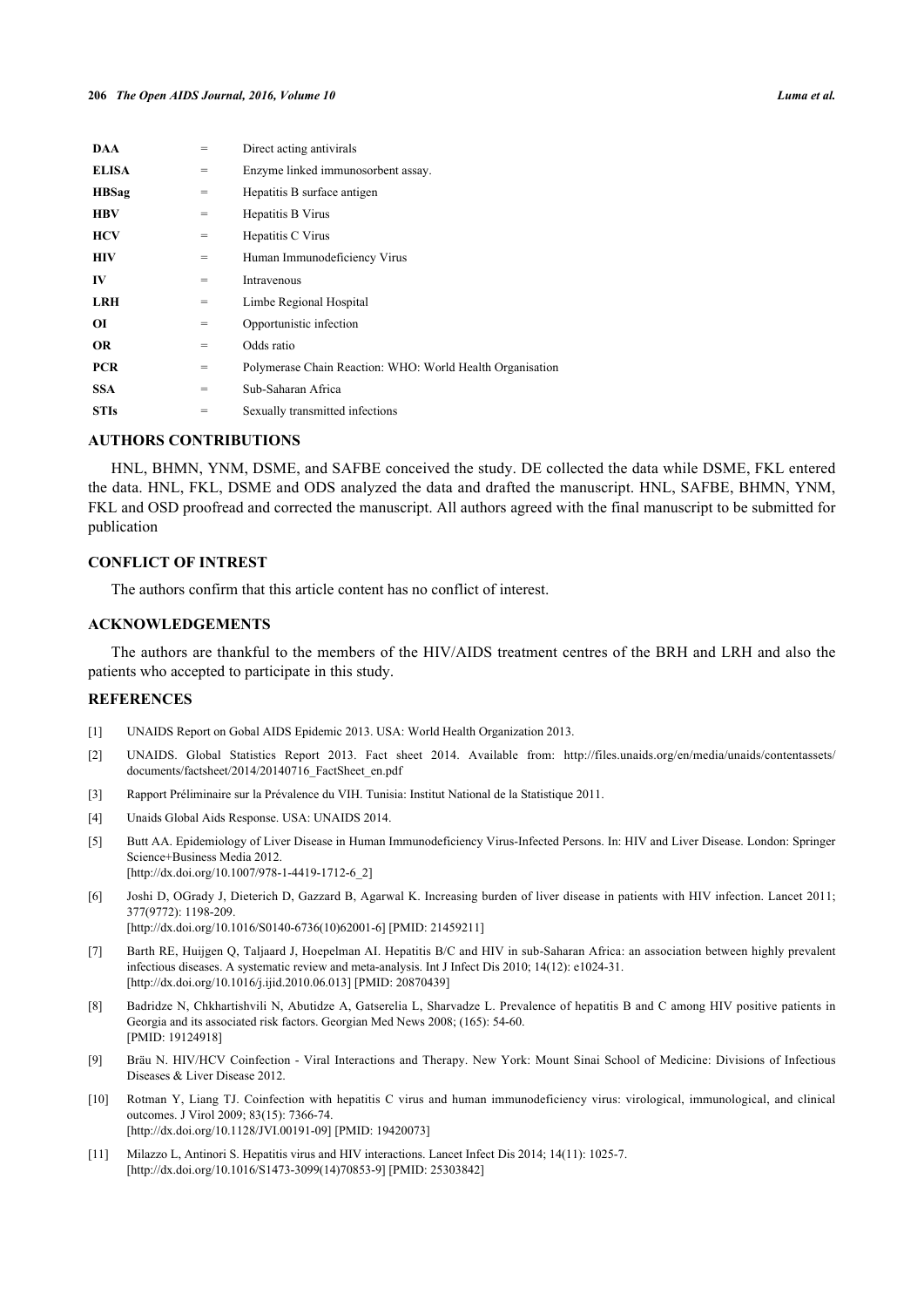- <span id="page-8-0"></span>[12] Xie J, Han Y, Qiu Z, *et al.* Prevalence of hepatitis B and C viruses in HIV-positive patients in China: a cross-sectional study. J Int AIDS Soc 2016; 19(1): 20659. [\[http://dx.doi.org/10.7448/IAS.19.1.20659\]](http://dx.doi.org/10.7448/IAS.19.1.20659) [PMID: [26979535](http://www.ncbi.nlm.nih.gov/pubmed/26979535)]
- <span id="page-8-1"></span>[13] Matthews PC, Beloukas A, Malik A, *et al.* Prevalence and Characteristics of Hepatitis B Virus (HBV) Coinfection among HIV-Positive Women in South Africa and Botswana. PLoS One 2015; 10(7): e0134037. [\[http://dx.doi.org/10.1371/journal.pone.0134037](http://dx.doi.org/10.1371/journal.pone.0134037)] [PMID: [26218239\]](http://www.ncbi.nlm.nih.gov/pubmed/26218239)
- <span id="page-8-2"></span>[14] Laurent C, Bourgeois A, Mpoudi-Ngolé E, *et al.* High rates of active hepatitis B and C co-infections in HIV-1 infected Cameroonian adults initiating antiretroviral therapy. HIV Med 2010; 11(1): 85-9. [\[http://dx.doi.org/10.1111/j.1468-1293.2009.00742.x\]](http://dx.doi.org/10.1111/j.1468-1293.2009.00742.x) [PMID: [19659944](http://www.ncbi.nlm.nih.gov/pubmed/19659944)]
- <span id="page-8-3"></span>[15] Ottop FM, Atashili J, Ndumbe PM. Impact of antiretroviral therapy on glycemia and transaminase levels in patients living with HIV/AIDS in Limbe, Cameroon. J Int Assoc Provid AIDS Care 2013; 12(1): 23-7. [\[http://dx.doi.org/10.1177/1545109712447199\]](http://dx.doi.org/10.1177/1545109712447199) [PMID: [22699715](http://www.ncbi.nlm.nih.gov/pubmed/22699715)]
- <span id="page-8-4"></span>[16] Agyeman AA, Ofori-Asenso R. Prevalence of HIV and hepatitis B coinfection in Ghana: a systematic review and meta-analysis. AIDS Res Ther 2016; 13: 23. [\[http://dx.doi.org/10.1186/s12981-016-0107-x\]](http://dx.doi.org/10.1186/s12981-016-0107-x) [PMID: [27190544](http://www.ncbi.nlm.nih.gov/pubmed/27190544)]
- <span id="page-8-5"></span>[17] Centers for Disease Control and Prevention (CDC). Testing for HCV infection: an update of guidance for clinicians and laboratorians. MMWR Morb Mortal Wkly Rep 2013; 62(18): 362-5. [PMID: [23657112\]](http://www.ncbi.nlm.nih.gov/pubmed/23657112)
- <span id="page-8-6"></span>[18] Hoffmann CJ, Charalambous S, Martin DJ, *et al.* Hepatitis B virus infection and response to antiretroviral therapy (ART) in a South African ART program. Clin Infect Dis 2008; 47(11): 1479-85. [\[http://dx.doi.org/10.1086/593104\]](http://dx.doi.org/10.1086/593104) [PMID: [18937580](http://www.ncbi.nlm.nih.gov/pubmed/18937580)]
- <span id="page-8-7"></span>[19] Franzeck FC, Ngwale R, Msongole B, *et al.* Viral hepatitis and rapid diagnostic test based screening for HBsAg in HIV-infected patients in rural Tanzania. PLoS One 2013; 8(3): e58468. [\[http://dx.doi.org/10.1371/journal.pone.0058468](http://dx.doi.org/10.1371/journal.pone.0058468)] [PMID: [23469281\]](http://www.ncbi.nlm.nih.gov/pubmed/23469281)
- <span id="page-8-8"></span>[20] Soriano V, Barreiro P, Sherman KE. The changing epidemiology of liver disease in HIV patients. AIDS Rev 2013; 15(1): 25-31. [PMID: [23449226\]](http://www.ncbi.nlm.nih.gov/pubmed/23449226)
- <span id="page-8-9"></span>[21] Harania RS, Karuru J, Nelson M, Stebbing J. HIV, hepatitis B and hepatitis C coinfection in Kenya. AIDS 2008; 22(10): 1221-2. [\[http://dx.doi.org/10.1097/QAD.0b013e32830162a8](http://dx.doi.org/10.1097/QAD.0b013e32830162a8)] [PMID: [18525268\]](http://www.ncbi.nlm.nih.gov/pubmed/18525268)
- [22] Muriuki BM, Gicheru MM, Wachira D, Nyamache AK, Khamadi SA. Prevalence of hepatitis B and C viral co-infections among HIV-1 infected individuals in Nairobi, Kenya. BMC Res Notes 2013; 6: 363. [\[http://dx.doi.org/10.1186/1756-0500-6-363\]](http://dx.doi.org/10.1186/1756-0500-6-363) [PMID: [24016453](http://www.ncbi.nlm.nih.gov/pubmed/24016453)]
- <span id="page-8-10"></span>[23] Wondimeneh Y, Alem M, Asfaw F, Belyhun Y. HBV and HCV seroprevalence and their correlation with CD4 cells and liver enzymes among HIV positive individuals at University of Gondar Teaching Hospital, Northwest Ethiopia. Virol J 2013; 10: 171. [\[http://dx.doi.org/10.1186/1743-422X-10-171\]](http://dx.doi.org/10.1186/1743-422X-10-171) [PMID: [23721493](http://www.ncbi.nlm.nih.gov/pubmed/23721493)]
- <span id="page-8-11"></span>[24] Otegbayo JA, Taiwo BO, Akingbola TS, *et al.* Prevalence of hepatitis B and C seropositivity in a Nigerian cohort of HIV-infected patients. Ann Hepatol 2008; 7(2): 152-6. [PMID: [18626434\]](http://www.ncbi.nlm.nih.gov/pubmed/18626434)
- <span id="page-8-12"></span>[25] Adewole OO, Anteyi E, Ajuwon Z, et al. Hepatitis B and C virus co-infection in Nigerian patients with HIV infection. J Infect Dev Ctries 2009; 3(5): 369-75. [\[http://dx.doi.org/10.3855/jidc.245\]](http://dx.doi.org/10.3855/jidc.245) [PMID: [19759507](http://www.ncbi.nlm.nih.gov/pubmed/19759507)]
- <span id="page-8-13"></span>[26] Nyirenda M, Beadsworth MB, Stephany P, *et al.* Prevalence of infection with hepatitis B and C virus and coinfection with HIV in medical inpatients in Malawi. J Infect 2008; 57(1): 72-7. [\[http://dx.doi.org/10.1016/j.jinf.2008.05.004](http://dx.doi.org/10.1016/j.jinf.2008.05.004)] [PMID: [18555534\]](http://www.ncbi.nlm.nih.gov/pubmed/18555534)
- <span id="page-8-14"></span>[27] Diop-Ndiaye H, Touré-Kane C, Etard JF, *et al.* Hepatitis B, C seroprevalence and delta viruses in HIV-1 Senegalese patients at HAART initiation (retrospective study). J Med Virol 2008; 80(8): 1332-6. [\[http://dx.doi.org/10.1002/jmv.21236](http://dx.doi.org/10.1002/jmv.21236)] [PMID: [18551596\]](http://www.ncbi.nlm.nih.gov/pubmed/18551596)
- <span id="page-8-15"></span>[28] Mbanya DN, Takam D, Ndumbe PM. Serological findings amongst first-time blood donors in Yaoundé, Cameroon: is safe donation a reality or a myth? Transfus Med 2003; 13(5): 267-73. [\[http://dx.doi.org/10.1046/j.1365-3148.2003.00453.x\]](http://dx.doi.org/10.1046/j.1365-3148.2003.00453.x) [PMID: [14617337](http://www.ncbi.nlm.nih.gov/pubmed/14617337)]
- <span id="page-8-16"></span>[29] Madhava V, Burgess C, Drucker E. Epidemiology of chronic hepatitis C virus infection in sub-Saharan Africa. Lancet Infect Dis 2002; 2(5): 293-302. [\[http://dx.doi.org/10.1016/S1473-3099\(02\)00264-5\]](http://dx.doi.org/10.1016/S1473-3099(02)00264-5) [PMID: [12062995](http://www.ncbi.nlm.nih.gov/pubmed/12062995)]
- <span id="page-8-17"></span>[30] Pirillo MF, Bassani L, Germinario EA, *et al.* Seroprevalence of hepatitis B and C viruses among HIV-infected pregnant women in Uganda and Rwanda. J Med Virol 2007; 79(12): 1797-801. [\[http://dx.doi.org/10.1002/jmv.21007](http://dx.doi.org/10.1002/jmv.21007)] [PMID: [17935164\]](http://www.ncbi.nlm.nih.gov/pubmed/17935164)
- <span id="page-8-18"></span>[31] Msuya SE, Mbizvo EM, Hussain A, Sam NE, Stray-Pedersen B. Seroprevalence of hepatitis B and C viruses among women of childbearing age in Moshi Urban, Tanzania. East Afr Med J 2006; 83(2): 91-4.